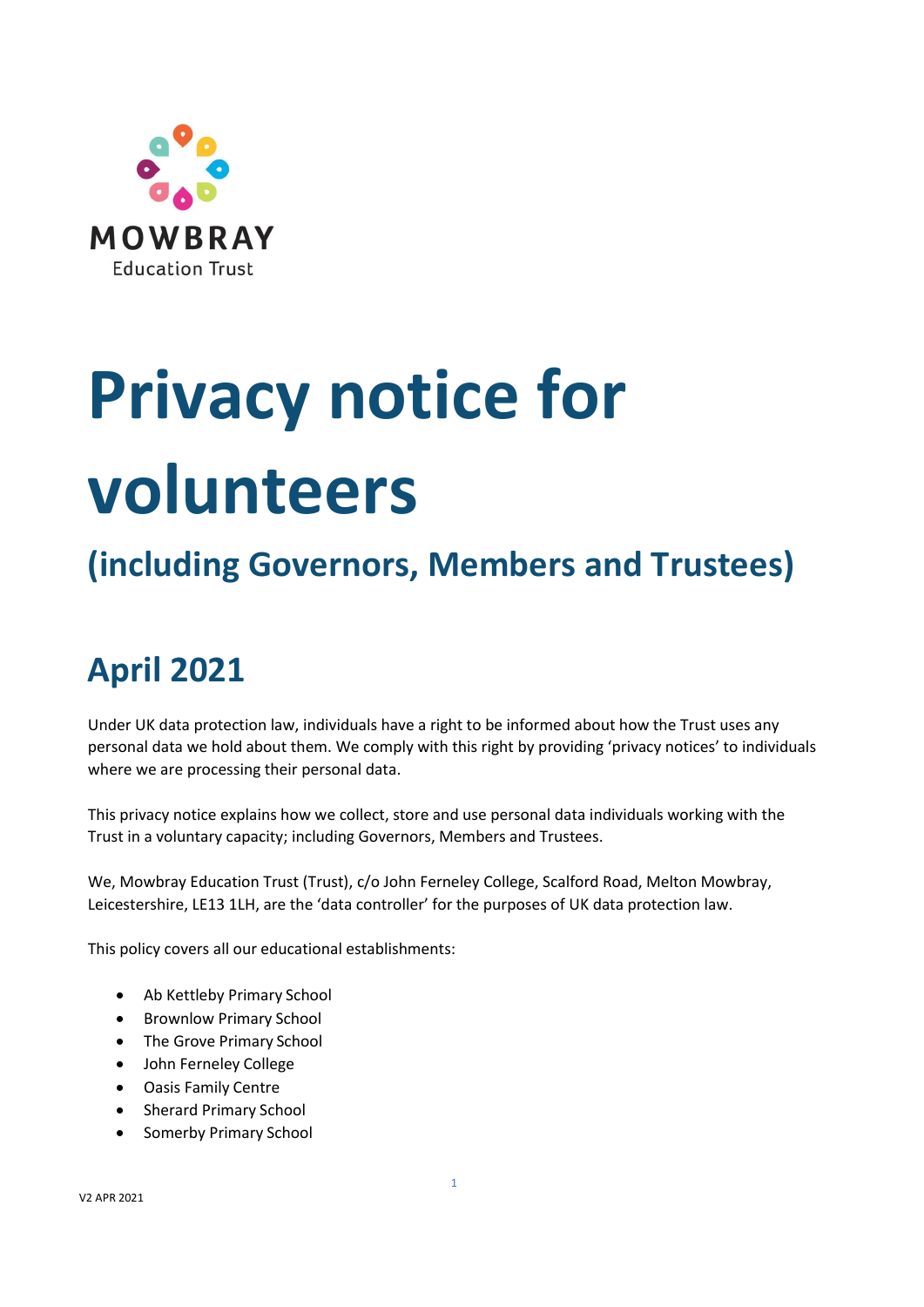Where this policy states 'school' this means any of our educational establishments and the wider Trust.

Our Data Protection Officer is **SPS DPO Services** (see 'Contact us' at the end of this privacy notice).

#### **The personal data we hold**

We process data relating to those volunteering at our school. Personal data that we may collect, use, store and share (when appropriate) about you includes, but is not restricted to:

- Contact details
- References
- Evidence of qualifications
- Employment details
- Information about business and pecuniary interests

We may also collect, store and use information about you that falls into "special categories" of more sensitive personal data. This includes, but is not restricted to:

- Information about any health conditions you have that we need to be aware of
- Information about disability and access requirements
- Photographs and CCTV images captured in school
- Race, ethnicity, religious beliefs, sexual orientation and political opinions

We may also collect, use, store and share (when appropriate) information about criminal convictions and offences.

We may also hold data about you that we have received from other organisations, including other schools and social services, and the Disclosure and Barring Service in respect of criminal offence data.

#### **Why we use this data**

The purpose of processing this data is to support the school to:

- Establish and maintain effective governance
- Meet statutory obligations for publishing and sharing governance details
- Facilitate safe recruitment, as part of our safeguarding obligations towardspupils
- Undertake equalities monitoring
- Ensure that appropriate access arrangements can be provided for volunteers who require them

We do not currently process any personal data through automated decision making or profiling. If this changes in the future, we will amend any relevant privacy notices in order to explain the processing to you, including your right to object to it.

#### **Our lawful basis for using this data**

We only collect and use personal information about you when the law allows us to. Most commonly, we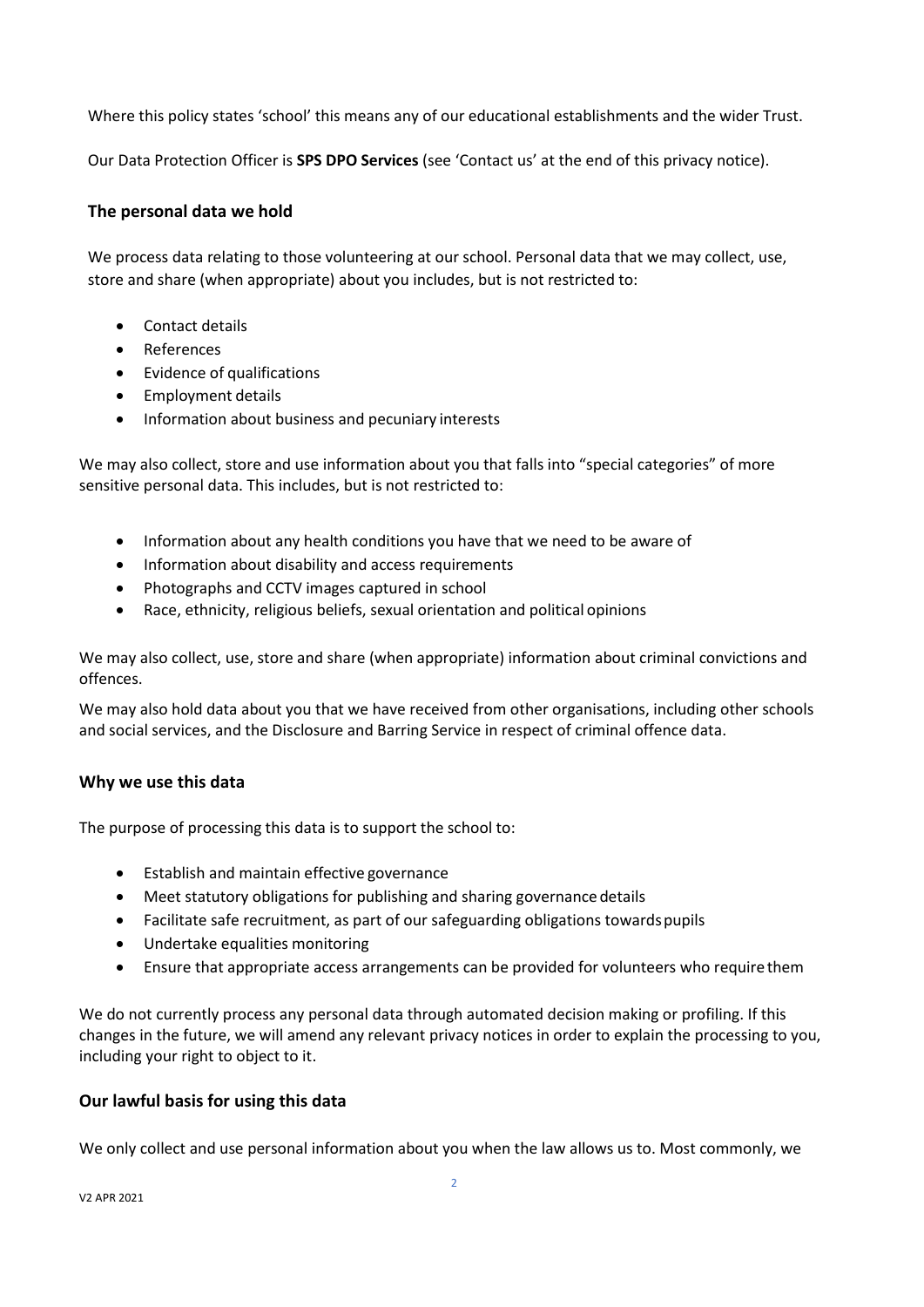use it where we need to:

- Comply with a **legal obligation** we need to process data to meet our responsibilities under law and to keep our pupils and staff safe while on the school premises
- Carry out a task in the **public interest** we need process data to fulfil our statutory function as a school

Less commonly, we may also use personal information about you where:

- You have given us **consent** to use your personal data in a certain way
- We need to protect your **vital interests** (or someone else'sinterests) we will use this personal data in a life-or-death situation
- We have **legitimate interests** in processing the data where there is a minimal privacy impact and we have a compelling reason
- We have to fulfil a **contract** with you or to help you enter into a contract with us

Where you have provided us with consent to use your data, you may withdraw this consent at any time. We will make this clear when requesting your consent and explain how you go about withdrawing consent if you wish to do so.

Some of the reasons listed above for collecting and using personal information about you overlap, and there may be several grounds which justify our use of your data.

#### **Our basis for using special category data**

For 'special category' data, we only collect and use it when we have both a lawful basis, as set out above, and one of the following conditions for processing as set out in UK data protection law:

- We have obtained your explicit consent to use your personal data in a certain way
- We need to perform or exercise an obligation or right in relation to employment, social security or social protection law
- We need to protect an individual's vital interests (i.e. protect your life or someone else's life), in situations where you're physically or legally incapable of giving consent
- The data concerned has already been made manifestly public by you
- We need to process it for the establishment, exercise or defence of legal claims
- We need to process it for reasons of substantial public interest as defined in legislation
- We need to process it for health or social care purposes, and the processing is done by, or under the direction of, a health or social work professional or by any other person obliged to confidentiality under law
- We need to process it for public health reasons, and the processing is done by, or under the direction of, a health professional or by any other person obliged to confidentiality under law
- We need to process it for archiving purposes, scientific or historical research purposes, or for statistical purposes, and the processing is in the public interest

For criminal offence data, we will only collect and use it when we have both a lawful basis, as set out above, and a condition for processing as set out in UK data protection law. Conditions include:

- We have obtained your consent to use it in a specific way
- We need to protect an individual's vital interests (i.e. protect your life or someone else's life), in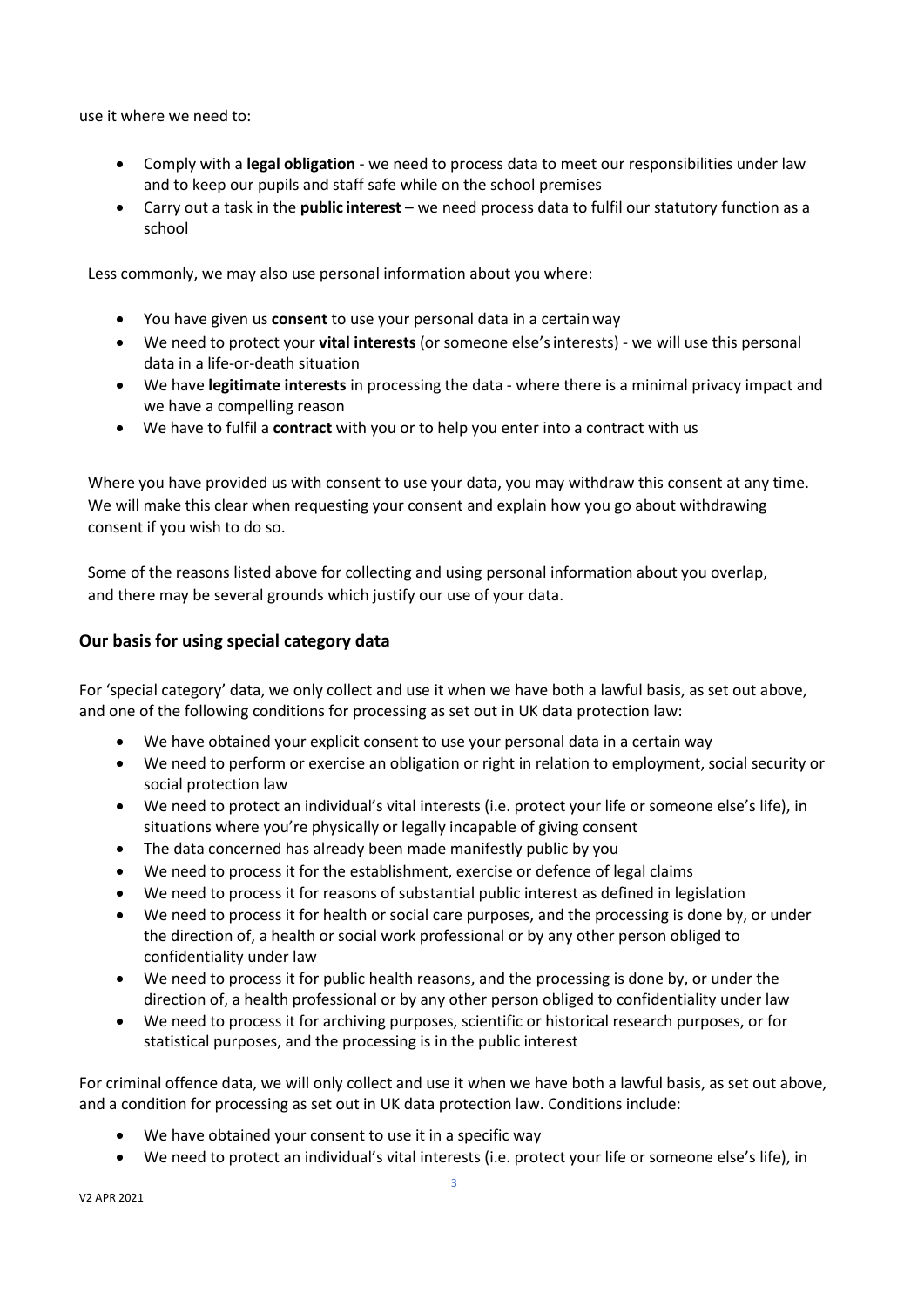situations where you're physically or legally incapable of giving consent

- The data concerned has already been made manifestly public by you
- We need to process it for, or in connection with, legal proceedings, to obtain legal advice, or for the establishment, exercise or defence of legal rights
- We need to process it for reasons of substantial public interest as defined in legislation

## **Collecting this information**

While the majority of information we collect about you is mandatory, there is some information that can be provided voluntarily.

Whenever we seek to collect information from you, we make it clear whether you must provide this information (and if so, what the possible consequences are of not complying), or whether you have a choice.

Most of the data we hold about you will come from you, but we may also hold data about you from:

- Local authorities
- Government departments or agencies
- Police forces, courts, tribunals

#### **How we store this data**

Personal data is stored in accordance with our data protection and retention policies.

We maintain a file to store personal information about all volunteers. The information contained in this file is kept secure and is only used for purposes directly relevant to your work with the school.

When your relationship with the school has ended, we will retain and dispose of your personal information in line with the Trust's Data Retention Policy, details of which can be requested by emailing [dataprotection@mowbrayeducation.org](mailto:dataprotection@mowbrayeducation.org) .

We will dispose of your personal data securely when we no longer need it.

#### **Data sharing**

We do not share information about you with any third party without your consent unless the law and our policies allow us to do so.

Where it is legally required, or necessary (and it complies with UK data protection law) we may share personal information about you with:

- Government departments or agencies to meet our legal obligations to share certain information with them, such as safeguarding concerns
- Our local authority to meet our legal obligations to share certain information with it, such as details of governors
- Our regulator, Ofsted
- Our auditors
- Health authorities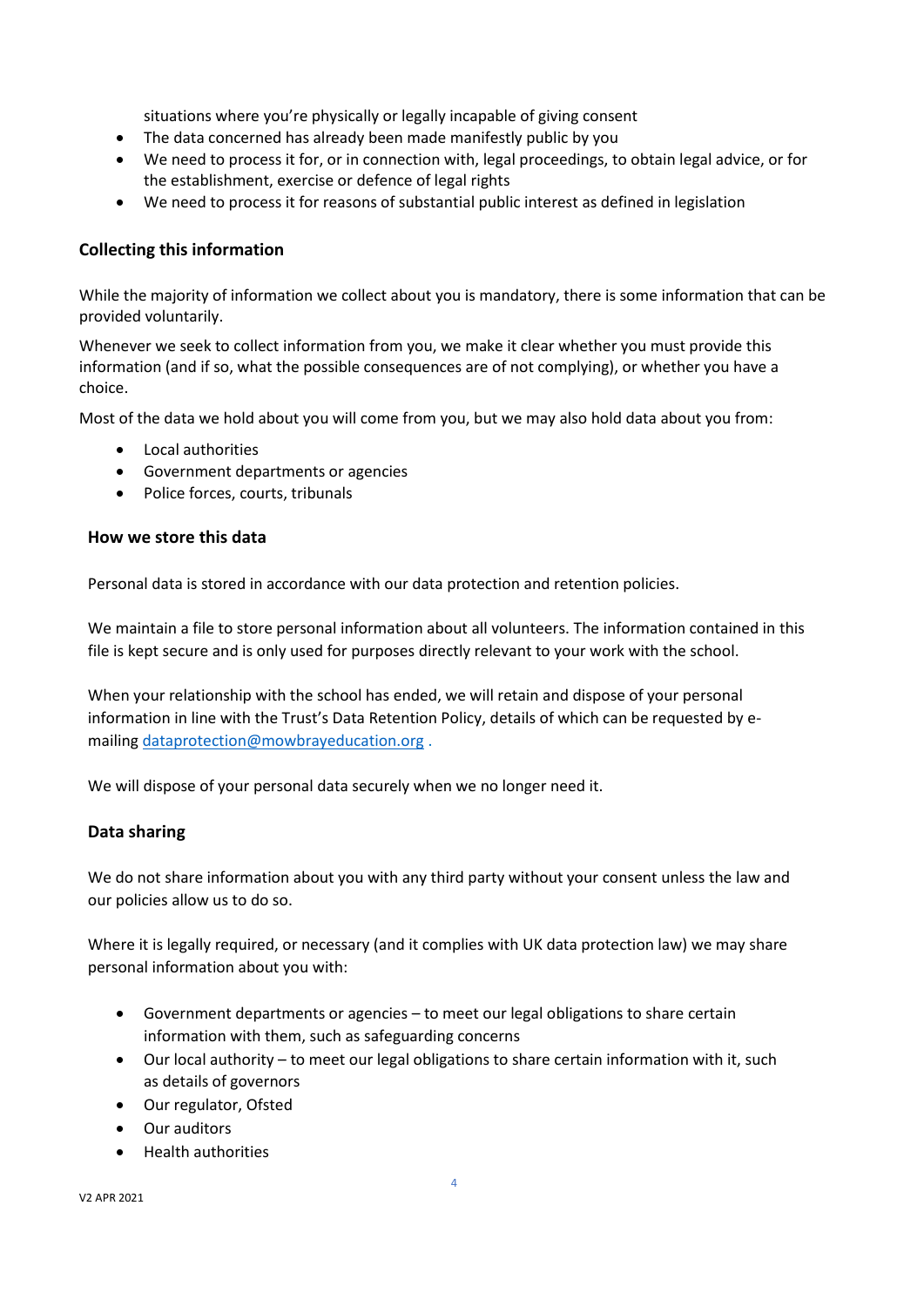- Security organisations
- Suppliers and service providers to enable them to provide the service we have contracted them for, such as governor/trustee support
- Professional advisers and consultants
- Employment and recruitment agencies
- Charities and voluntary organisations
- Police forces, courts

#### **Transferring data internationally**

Where we transfer personal data to a third-party county or territory, we will do so in accordance with UK data protection law.

In cases where we have to set up safeguarding arrangements to complete this transfer, you can get a copy of these arrangements by contacting us.

### **Use of your personal information for marketing purposes**

Where you have given us consent to do so, the school may send you marketing information by e-mail or text promoting school events, campaigns, charitable causes or services that may be of interest to you. You can "opt out" of receiving these texts and/or e-mails at any time by clicking on the "Unsubscribe" link at the bottom of any such communication, or by contacting our Group Data Protection Lead (see 'Contact us' below) .

# **Your rights**

#### **How to access the personal information we hold about you**

Individuals have a right to make a 'subject access request' to gain access to personal information that the school holds about them.

If you make a subject access request, and if we do hold information about you, we will:

- Give you a description of it
- Tell you why we are holding and processing it, and how long we will keep itfor
- Explain where we got it from, if not fromyou
- Tell you who it has been, or will be, sharedwith
- Let you know whether any automated decision-making is being applied to the data, and any consequences of this
- Give you a copy of the information in an intelligible form

You may also have a right for your personal information to be transmitted electronically to another organisation in certain circumstances.

If you would like to make a request, please contact our Group Data Protection Lead (see 'Contact us' below).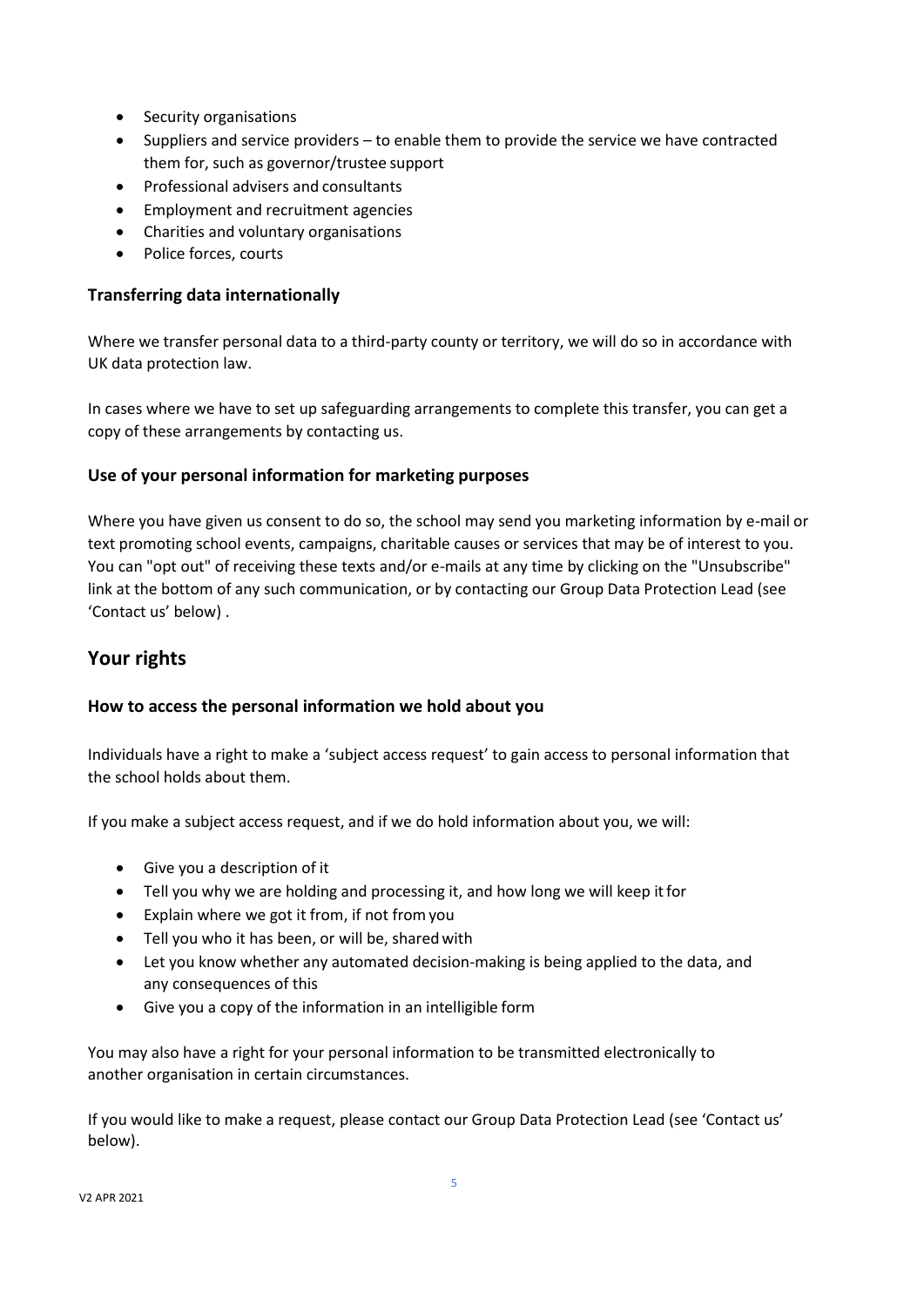### **Your other rights regarding your data**

Under UK data protection law, individuals have certain rights regarding how their personal data is used and kept safe. You have the right to:

- Object to the use of your personal data if it would cause, or is causing, damageor distress
- Prevent your data being used to send direct marketing
- Object to the use of your personal data for decisions being taken by automated means (by a computer or machine, rather than a person)
- In certain circumstances, have inaccurate personal data corrected, deleted or destroyed, or restrict processing
- Withdraw your consent, where you previously provided it for the collection, processing and transfer of your personal data for a specific purpose
- In certain circumstances, be notified of a data breach
- Make a complaint to the Information Commissioner's Office
- Claim compensation for damages caused by a breach of the data protection regulations

 To exercise any of these rights, please contact our Group Data Protection Lead (see 'Contact us' below).

### **Complaints**

We take any complaints about our collection and use of personal information very seriously.

If you think that our collection or use of personal information is unfair, misleading or inappropriate, or have any other concern about our data processing, please raise this with us in the first instance.

To make a complaint, please contact our Data Protection Officer.

Alternatively, you can make a complaint to the Information Commissioner's Office:

- Report a concern online at <https://ico.org.uk/make-a-complaint/>
- Call 0303 123 1113
- Or write to: Information Commissioner's Office, Wycliffe House, Water Lane, Wilmslow, Cheshire, SK9 5AF

#### **Contact us**

If you have any questions, concerns or would like more information about anything mentioned in this privacy notice, please contact our **Data Protection Officer**:

#### **SPS DPO Services**

Email[: sps-dpo-services@isystemsintegration.com](mailto:sps-dpo-services@isystemsintegration.com)

#### Correspondence address: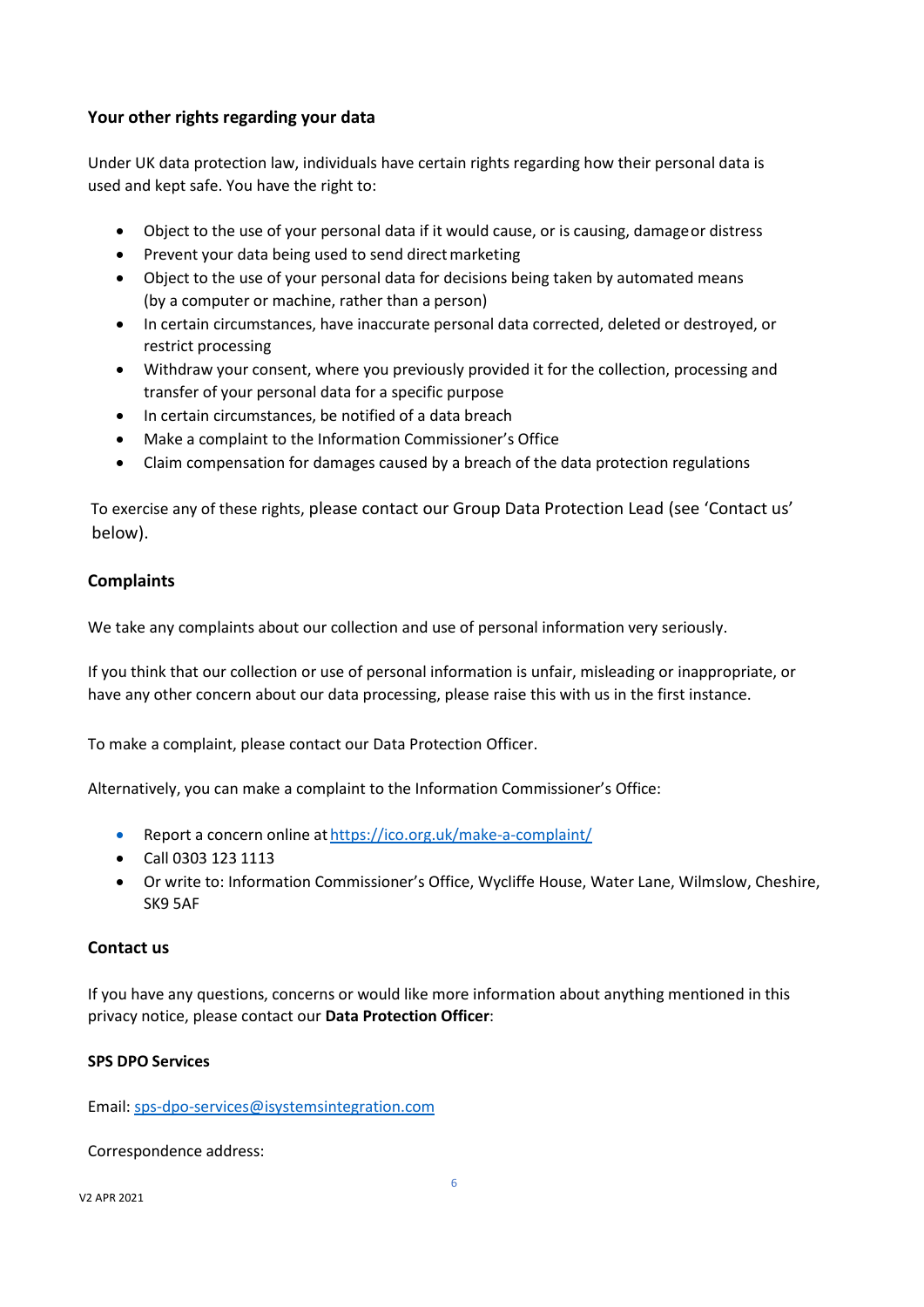## **SPS SPO Services** I Systems Integration Devonshire House 29-31 Elmfield Road Bromley Kent BR1 1LT Tel: 0208 050 1387

However, our **Group Data Protection Lead** has day-to-day responsibility for data protection issues in our schools.

If you have any questions, concerns or would like more information about anything mentioned in this privacy notice, please contact them:

**Group Data Protection Lead**, Mowbray Education Trust, c/o John Fernley College, Scalford Road, Melton Mowbray, LE13 1LH, Tel: 01664 565901 or emai[l dataprotection@mowbrayeducation.org](mailto:dataprotection@mowbrayeducation.org) .

*This notice will be reviewed next by Mowbray Education Trust in Summer Term 2022.*

### **Log of Changes to Document**

| Version | Date     | Page      | Change                                                           | Approver:               |
|---------|----------|-----------|------------------------------------------------------------------|-------------------------|
| V1.0    | 25/05/18 | All pages | Approved by MET Board                                            | <b>Group Operations</b> |
|         |          |           |                                                                  | Manager                 |
| V2.0    | Oct-19   | All pages | Annual Review with the following changes made;                   | <b>Group Data</b>       |
|         |          |           | Page 1 - Date of Policy updated, and Trust<br>address added      | <b>Protection Lead</b>  |
|         |          |           | Page $3 -$ 'How we store this data' $-$ updated with             |                         |
|         |          |           | references to Data Retention Policy and how to<br>obtain details |                         |
|         |          |           | Page 3 & 4 - Updated with Our regulator, Ofsted,                 |                         |
|         |          |           | Our auditors, Health authorities, Security<br>organisations      |                         |
|         |          |           | Page 4 - 'Data Sharing' - addition of Employment                 |                         |
|         |          |           | & recruitment agencies to list                                   |                         |
|         |          |           | Page 5 - Next review date for MET Audit                          |                         |
|         |          |           | Committee updated                                                |                         |
|         |          |           | Page 6 - Added table for 'Log of changes to                      |                         |
|         |          |           | Document'                                                        |                         |
|         |          |           | All pages - Version control and page numbers                     |                         |
|         |          |           | added                                                            |                         |
| V2.0    | Oct-19   | All pages | Draft for Annual Approval                                        | <b>MET Audit</b>        |
|         |          |           |                                                                  | Committee               |
| V2.0    | 31/10/19 | All pages | Approved                                                         | <b>MET Trust Board</b>  |
| V2.0    | Aug-20   | All pages | Annual review with the following changes made:                   | Group Data              |
|         |          |           | Page 1 - Date of Policy updated                                  | <b>Protection Lead</b>  |
|         |          |           | Page 2 - Added Health conditions, Photographs &                  |                         |
|         |          |           | CCTV use and added Criminal Convictions to                       |                         |
|         |          |           | Personal data we hold paragraphs to may also                     |                         |